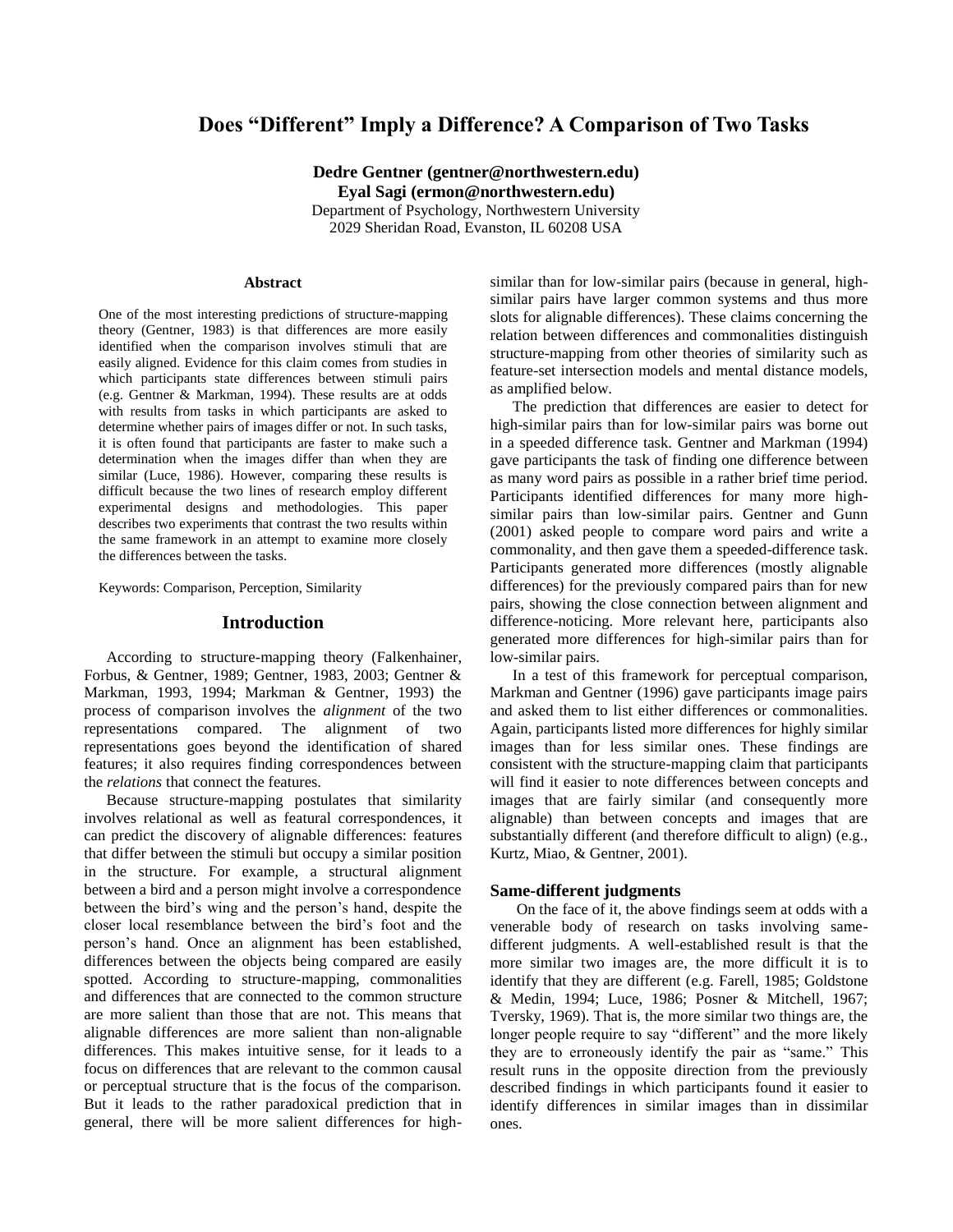A possible resolution would be to assume that alignment is crucial in the identification of a difference between two images, but plays no role (or only a minor role) in the decision as to whether the two images are different. This could come about because the two tasks call on two distinct similarity processes. Alternatively, it could be that the two tasks tap into different stages of the same process. This second possibility fits with a proposal by Markman and Gentner (2005): that the local-to-global alignment process postulated in structure-mapping can yield two kinds of output: one, based on a full structural alignment, and the other based on a readout from the initial parallel matching step. The full process is relatively slow, and provides a specific alignment: a common structure, and typically some alignable differences and candidate inferences. In contrast, the fast early readout gives rise to estimates of overall similarity without taking structure into account.

Our goal in this research is to compare these two distinct tasks—a same-different judgment and a differenceidentification task. In order to make such a comparison possible, the two tasks had to be made as similar as possible. Same-difference tasks typically use reaction times and error rates as dependant measures. Therefore, we adapted these measures for an identification-of-differences task. As discussed below, Experiment 1 employs reaction time as the primary measure for both tasks.

In Experiment 1 we designed a highly controlled set of stimuli wherein similar pairs differ on a single, salient, feature while dissimilar pairs differ on a multitude of salient features (see Figure 1)<sup>1</sup>. According to many models of comparison, this should make the task of identifying a difference more difficult. For instance, mental distance models (e.g., Nosofsky, 1986; Shepard, 1974; Shoben, 1983) model similarity in terms of the distance between points within a multi-dimensional mental space. Their relative position within this space can then be used to determine what relevant differences (and similarities) exist between the objects, as well as measure how different the two objects are from one another. Generally speaking, the farther apart two points are within the space, the easier it should be both to detect *that* they are different and to find specific differences (difference in dimensional values) between them. For example, the top two images in Figure 1 are very similar and therefore the mental distance between them should be quite small. The same is true for the bottom two images. In contrast, the distance between the two bottom images and the ones on top would be much greater because of the many differences that exist between them.

In feature-intersection models (e.g. Tversky, 1977), objects are represented by sets of independent features. Comparison is based on the examination of those sets, extracting shared and distinct features. Similarity is

l

increased by shared features and decreased by distinctive features. The reverse applies when computing a difference judgment; in addition, people are assumed to weight distinctive features more heavily for difference judgments. The greater the number of distinctive features, the easier it should be both to detect *that* two objects are different and to find distinctive features. For instance, the top-left image in Figure 1 varies from the top-right one on a single feature – the color of the innermost circle. However, when comparing the top-left image with the bottom-left one, almost any feature becomes a distinctive feature. According to featureinteraction models, it should therefore be much easier to tell the top-left image from the bottom-left one than from the top-right one. The sheer number of distinctive features should also make it easier to identify a difference between the two leftmost images than between the two topmost images.

Both mental distance models and feature models would therefore predict a positive relation between the two tasks: the fewer the differences that exist between two objects, the harder it should be *both* to detect that they are different and to identify a specific difference between them.

Structure-mapping theory makes a different prediction. Because the similar images (e.g., shields A and B in Figure 1) share many features as well as a common organizing structure (and the shared features are structurally consistent with the shared structure), they should be highly alignable. In contrast, images A and C should be difficult to align, because of their low degree of structural overlap. Structuremapping theory would therefore predict that participants will find it easier to identify a specific difference between A and B than between A and C.

# **Experiment 1**

Following structure-mapping theory, we predicted that responses in the difference-identification task should take longer than those in the same-different task. Further, based on Markman and Gentner's two-phase conjecture, (a) participants in the difference-identification task should be faster to respond to a similar pair than to a dissimilar one; whereas (b) participants in the same-different task should be faster to make a "different" judgment for a dissimilar pair than for a similar one.

# **Method**

**Participants** The participants were undergraduate students at Northwestern University who participated for class credit; 24 in the same-different condition and 20 in the differenceidentification condition.

**Materials** The materials for this experiment were 60 images designed in the likeness of Heraldic shields. Forty of the images were pairs of highly similar and alignable images. The difference between the two images in such a pair was in a single design element (e.g. the crest, a background pattern, etc.). These 20 pairs were then combined into groups of 2 pairs, such that the images of one pair would be highly

 $<sup>1</sup>$  A word on terminology is in order. We follow the conventions of</sup> field in contrasting high-similar pairs with low-similar pairs. Analogy theory makes a finer set of distinctions, as discussed below, but to link with the field, we use the traditional dichotomy for these studies.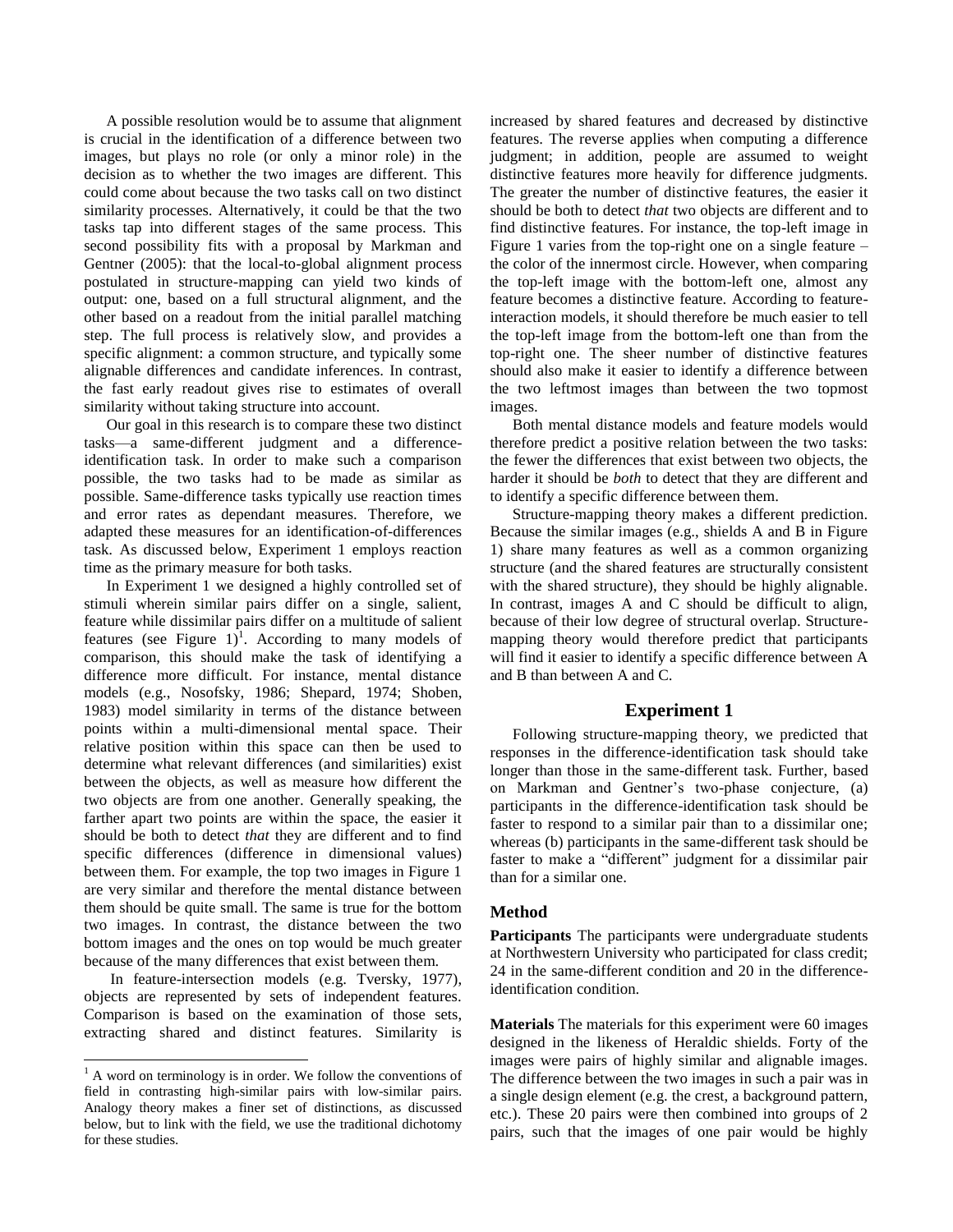dissimilar to the images of the other pair (see Figure 1). Each such group was then arranged in two possible arrangements of image pairs – one arrangement consisting of two pairs that were each similar (high-sim pairs), and the other consisting of two pairs that were dissimilar (low-sim pairs). The remaining 20 images were used to create 20 pairs of identical images (‗same' pairs).

Each participant saw 10 high-sim pairs and 10 low-sim pairs. Additionally, participants in the same-different condition saw 20 'same' pairs, so that only half of the images viewed by these participants were different.

Finally, 10 pairs consisting of arrangements of geometrical forms were used for training. Of these 10 pairs, 5 were identical pairs and 5 were non-identical pairs. The 5 identical pairs were only presented to participants in the same-different condition.



Figure 1: Sample stimuli from experiment 1. Images in the same row represent high-sim pairs; images in the same column represent low-sim pairs

**Procedure** Participants were seated in front of a computer and presented with the instructions on the computer screen. After reading the instructions participants completed the training phase. Following the training phase, participants were presented with the experimental image pairs. These images were presented in two blocks of equal length. The presentation of each pair was preceded by a half-second fixation period during which a crosshair appeared at the center of the screen.

In the same-different condition, participants were instructed to indicate whether each pair consisted of identical images or non-identical images. Participants indicated their decision by pressing the left- or right- control key on the computer keyboard. Left-right position was reversed for half the participants. The time between the onset of presentation of an image pair and a participants' response was recorded.

In the different-identification condition, participants were instructed to press the space key after identifying a difference between each presented image pair. Following each such presentation, participants then typed a specific difference between the images. As in the same-different condition, the time between the onset of presentation of an image pair and the pressing of the space key was recorded.

#### **Results and discussion**

The mean results are shown in Figure 2. As predicted, participants were faster to make a 'different' judgment for low-sim pairs ( $M = 0.95$ sec) than for high-sim pairs ( $M =$ 1.36sec), but were slower to identify a difference between low-sim pairs (*M* = 9.26sec) than between high-sim pairs (*M*  $= 6.73$  sec). The average response time for each of the two types of experimental image pairs (high-sim and low-sim) was calculated for each participant and the results were analyzed using a repeated-measures ANOVA of Task x Similarity. This analysis revealed a highly reliable interaction between the between-s variable of task (samedifferent judgment vs. difference-identification) and the within-s variable of similarity (high-sim vs. low-sim). This interaction is shown in Figure 2,  $F(1,42) = 17.00$ ,  $MS_e =$ 47.41,  $p < .001$ .



Figure 2: Results from experiment 1 (error bars represent the standard error of the mean)

Additionally, there were also reliable main effects for both similarity  $(F[1,42] = 8.7, MS_e = 24.26, p < .01)$  and task  $(F[1,42] = 84.77, MS_e = 1020.52, p < .001$ . Importantly, planned contrasts for both tasks revealed that the observed performance differences in response time across similarity levels were statistically reliable in both cases (same-different judgment –  $F[1,23] = 133.44$ ,  $MS_e =$ 2.11,  $p < .001$ ; difference-identification –  $F[1,19] = 10.4$ ,  $MS_e = 63.93, p < .01$ .

An item ANOVA revealed similar results – a reliable interaction  $(F[1,76] = 6.62, MS_e = 44.58, p < .05)$  and a reliable main effect of task  $(F[1,76] = 204.24, MS_e =$ 1375.18,  $p < .001$ ). However, the item analysis revealed only a marginally significant main effect of image-pair type  $(F[1,76] = 3.29, MS_e = 22.16, p < .1).$ 

The results of Experiment 1 bear out the experimental hypothesis—that two different processes or two stages of the same process are involved in the two tasks. Participants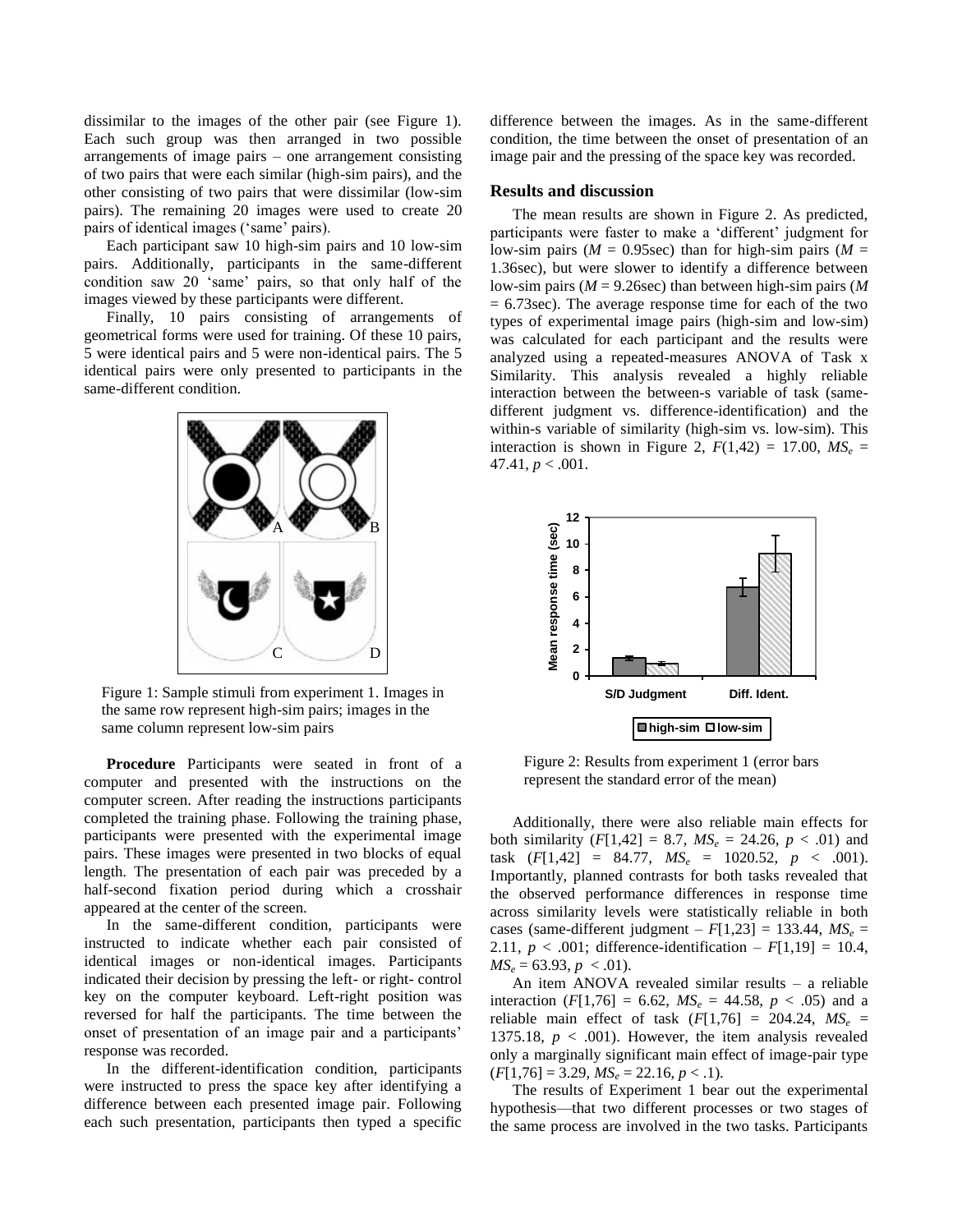were faster to distinguish two images when they were dissimilar, but slower to identify a specific difference between them. The vastly different mean response times are also consistent with this proposal: same-different judgments required only about 1.16 seconds, while identifying a difference required 8 seconds. Of course, the differenceidentification times may have included some internal verbalization. Still, the difference is suggestive of different processes or stages.

## **Experiment 2**

Experiment 1 demonstrated that the differences observed in the literature are congruent with the hypothesis Participants were faster to identify specific differences between similar (and alignable) images. In contrast, participants that were asked to judge whether two images were different or not were faster for dissimilar (difficult to align) images.

However, before embracing this possibility we need to ask whether it would hold for more naturalistic materials. The stimuli used in Experiment 1 were artificial and bore limited resemblance to images and stimuli participants are likely to encounter in the real world. Furthermore, because of the limited number of features and differences between the images, it is possible that participants elected to represent and compare the images in a strategic manner that was different than what they would normally use.

Experiment 2 aimed to replicate the results of Experiment 1 using stimuli that are less artificial and more akin to real-world images. We used sketches of plants taken from the Dover series (Harter, 1998). These stimuli differ in several ways from the artificially generated heraldry-like images in Experiment 1. First, as just noted, they are considerably more complex and variable. Second, we expect that in encoding the plant images in Experiment 2, participants will bring to bear more real-world knowledge. For instance, the identification of an image as a flower contributes to the identification of parts of it as petals, whereas the same parts might be identified as leaves in an image of a bush.

Additionally, as discussed above, the response patterns in Experiment 1 showed that participants took much more time comparing images in the difference-identification task than in the same-different task. Although this may point to a deep difference between the processes, we must also consider the possibility that the difference stems from task demands instead of a difference in processes. Perhaps participants in the same-different condition were satisfied with making intuitive snap judgments, whereas participants in the difference-identification condition wanted to make sure of the difference they identified. In order to minimize such effects, in Experiment 2 we presented the images for a short period of time (1500ms). However, in order to maintain the flow of the experiment, this form of presentation requires a slight change in the response time measure for the difference-identification task – instead of pressing ‗space' after identifying the difference, participants

are simply asked to type it in, and the measure used is the time they take before they start typing.

Because of the large effect size observed for the samedifferent condition in Experiment 1, we decided that fewer participants were needed in that condition in Experiment 2.

# **Method**

**Participants** The participants were undergraduate students at Northwestern University who participated for class credit; 11 in the same-different condition and 40 in the differenceidentification condition.



Figure 3: Sample stimuli from experiment 2. Images in the same row represent high-sim pairs; images in the same column represent low-sim pairs

**Materials** The stimuli for this experiment were 60 detailed drawing of plants. The arrangement of pairs was as for Experiment 1. Forty drawings were used for the experimental stimuli. As shown in Figure 3, each drawing belonged to both a similar (high-sim) pair, and a dissimilar (low-sim) pair. Participants saw each drawing only once (in either a high-sim pair or a low-sim pair). Twenty additional drawings were used to create 20 'same' pairs. Each participant saw 10 high-sim pairs and 10 low-sim pairs.

Additionally, participants in the same-different condition saw 20 'same' pairs, making 20 'same' and 20 'different' pairs. The training phase used the same 10 pairs of images that were used in Experiment 1.

**Procedure** The procedure for Experiment 2 was similar to that for Experiment 1. However, images were displayed for a fixed period of 1500ms. After that time the images disappeared. Participants in the same-different condition were presented with a blank screen until they made their decision, while participants in the difference-identification condition where presented with a prompt asking them to type a difference. For participants in the same-different condition, response time was measured from the onset of the presentation of the images. Response time for participants in the difference-identification condition was measured as the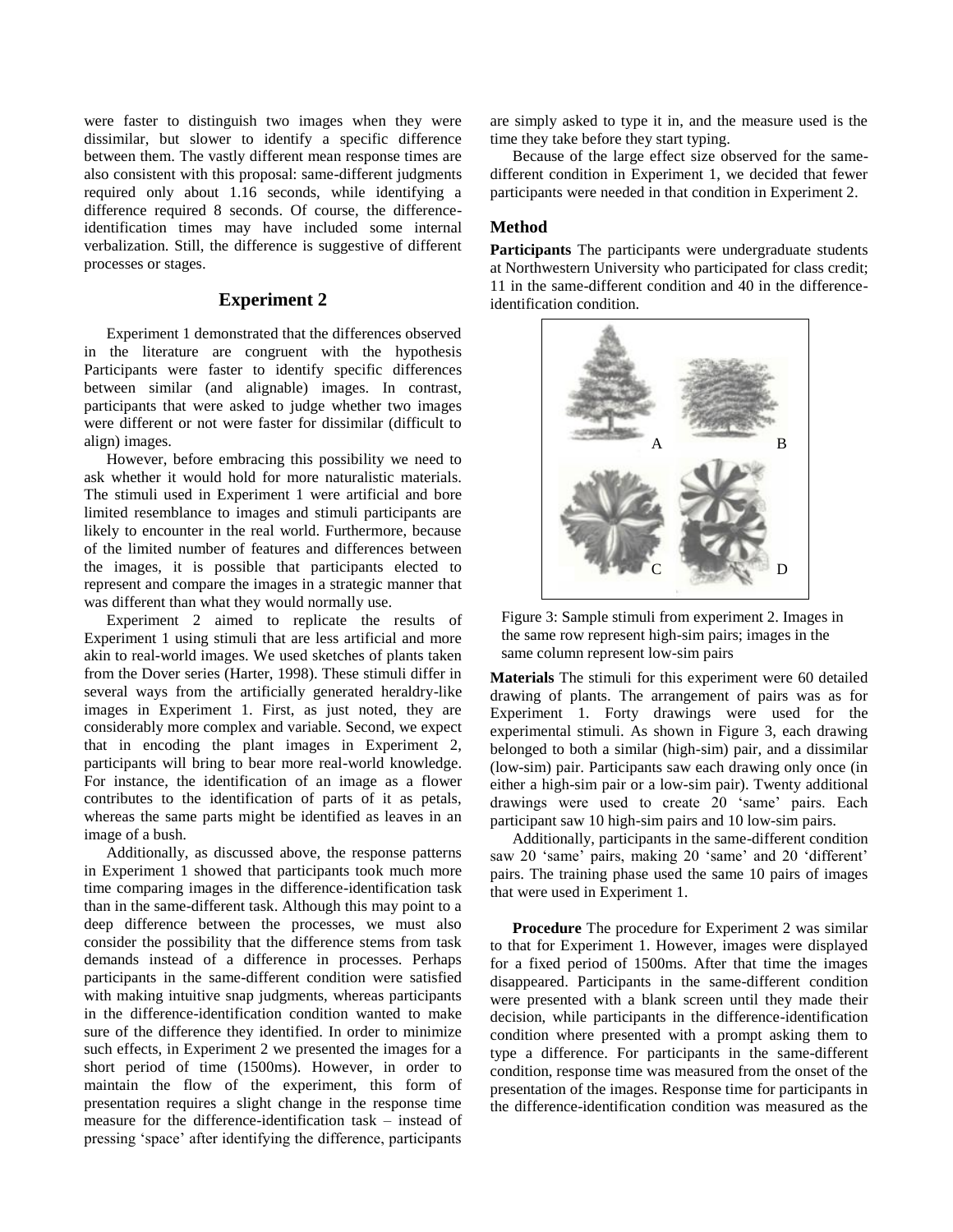time for the first press of a key after the appearance of the prompt asking the participant to type a difference.



Figure 4: Results from Experiment 1 (error bars represent the standard error of the mean)

#### **Results and discussion**

The average response time for each of the two types of experimental image pairs (high-sim and low-sim) was calculated for each participant and the results were analyzed using a repeated-measures Task x Similarity ANOVA. This analysis revealed a reliable interaction between the betweens variable of task (same-different judgment vs. differenceidentification) and the within-s variable of similarity (highsim vs. low-sim). This interaction is shown in Figure 4,  $F(1,49) = 4.78$ ,  $MS_e = 3.13$ ,  $p < .05$ . As predicted, participants were faster to make a 'different' judgment for low-sim pairs ( $M = .78$ sec) than for high-sim pairs ( $M =$ 1.04sec), but were slower to identify a difference between low-sim pairs (*M* = 2.58sec) than between high-sim pairs (*M*   $= 1.99$ sec).

Additionally, there were also a reliable main effect for condition  $(F[1,49] = 11.04, MS_e = 32.79, p < .01)$ . There was no statistically significant main effect for similarity (*F*[1,49] = .71, *MS<sup>e</sup>* = .46, *n.s.*). As in Experiment 1, planned contrasts for both tasks revealed that the observed performance differences were statistically reliable in both cases (same-different judgment –  $F[1,10] = 19.99$ ,  $MS_e$  = .377,  $p < .01$ ; difference-identification  $-F[1,39] = 8.52$ ,  $MS_e$  $= 6.95, p < .01$ ).

An item ANOVA provided similar results – a reliable interaction  $(F[1,76] = 24.52, MS_e = 3.59, p < .001)$  and a reliable main effects of task  $(F[1,76] = 262.98, MS_e = 38.46,$  $p < .001$ ) and similarity ( $F[1,76] = 4.124$ ,  $MS_e = .60$ ,  $p <$ .05).

Experiment 2 replicated the results of Experiment 1. Participants find it easy to identify differences between two highly alignable images, but difficult to decide that these two images differ. Furthermore, this result does not appear to depend on the amount of time participants spend looking at the image pairs, but rather depends on whether a pair of images is alignable or not.

### **General discussion**

Experiments 1 and 2 provide evidence that the participants engaged in different processes when faced with a same-different judgment than when they are concerned with the specific differences that exist between two images. It appears that the similarity of the two objects hinders fast judgments of difference, but aids in the identification of differences between the images.

This dissociation suggests that a same-different judgment can be performed without performing a deep comparison of the compared images – a comparison which would inevitably reveal specific differences between them, if any exist. This is also supported by the fact that participants in the same-different condition were consistently much faster than participants in the differenceidentification condition. This difference in the speed of response is consistent with the possibility that a more intricate process is required to identify specific differences than to judge whether two images differ.

The observed pattern of results is consistent with a twoprocess hypothesis, whose signatures are (1) a rapid samedifferent judgment process that is fastest (at detecting difference) for highly dissimilar pairs; and (2) a slower difference-identification process that is fastest for highly similar pairs. Pattern (1) is consistent with either a mentaldistance model or a feature-intersection model. But these models have no way to predict Pattern (2), nor can they readily explain the disassociation between the two tasks<sup>2</sup>.

Pattern (2) is consistent with the predictions and prior findings of structure-mapping theory. Pattern (1) is inconsistent with the predictions that follow from a full structural alignment. However, as noted above, it would follow if we assume that a same-different judgment can be done using a "quick and dirty" readout of approximate overall similarity, as conjectured by Markman and Gentner (2005).

#### **Further Issues**

 $\overline{a}$ 

In general, the striking performance differences described in this paper between two seemingly similar tasks suggest that participants utilize a different strategy to perform same-different judgment than to identify specific differences. This poses an interesting question for future research – what is it that makes these two tasks so different?

To address this question, it is helpful to make a further set of distinctions that derive from analogy theory. Rather than a dichotomy between high vs. low similarity, structure-

 $2$  One way that these theories might explain Pattern (2), at least in Experiment 1, is by invoking the fact that the low-similar pairs had many differences, while the high-similar pairs had only one. Thus, participants could have been slower on the low-similar pairs because they had to choose between a larger number of differences. However, this explanation will not account for the same pattern in Experiment 2, for which all pairs (high- and lowsimilar) had a large number of differences.